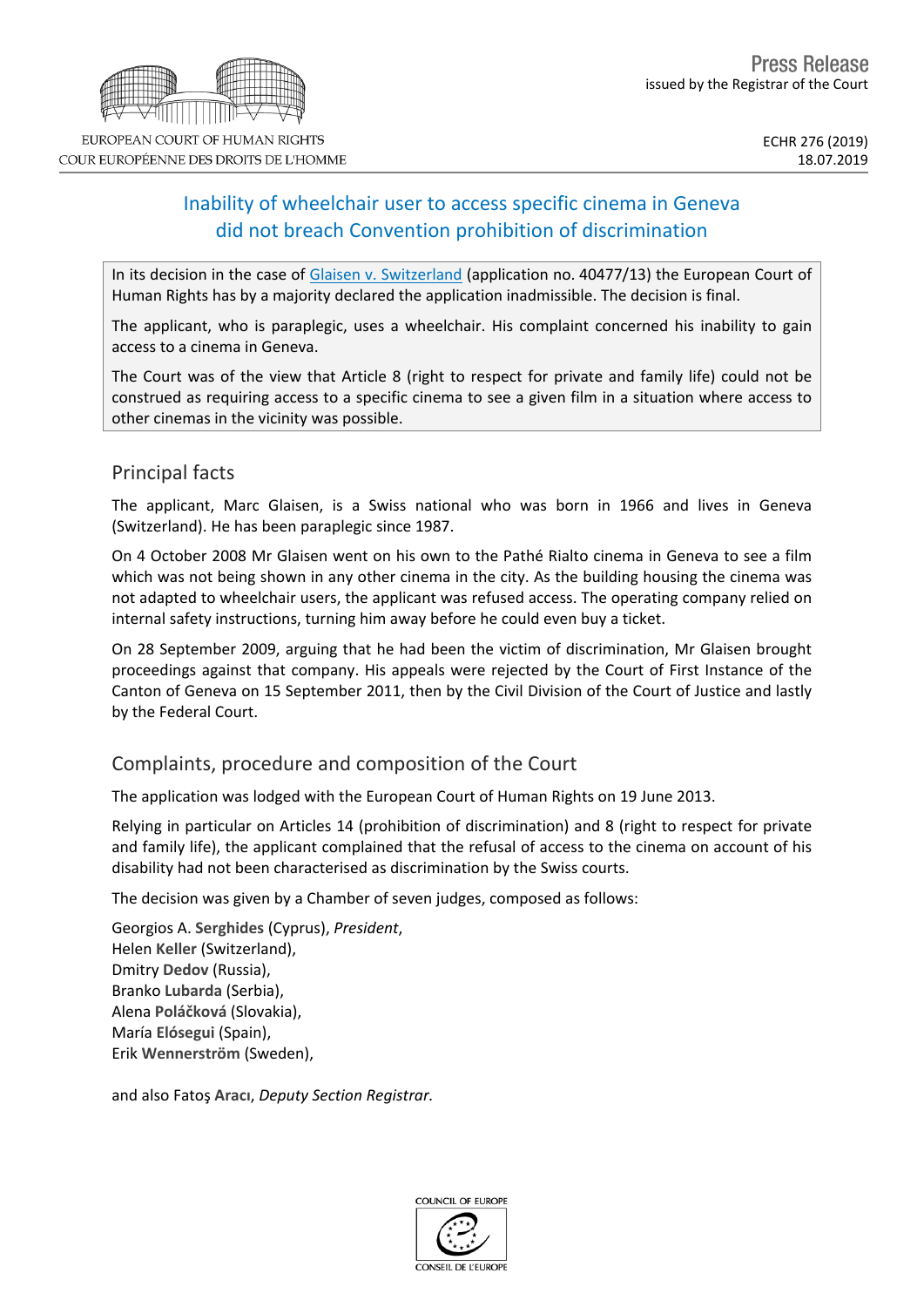## Decision of the Court

#### Article 14 in conjunction with Article 8

As to the protection against discrimination, the Court reiterated that Article 14 merely complemented the other clauses of the Convention and Protocols thereto.

As regards the rights of disabled people and in the circumstances of the present case, the Court found pertinent one of the principles of the 2006 UN Convention on the Rights of Persons with Disabilities, namely that of "[f]ull and effective participation and inclusion in society" (Article 3 (c)). It nevertheless reiterated that Article 8 of the Convention only applied in such circumstances to exceptional cases where a lack of access to public buildings and buildings open to the public affected the person's life in such a way as to interfere with his or her right to personal development and right to establish and develop relationships with other human beings and the outside world.

Pointing out that it was necessary to take account of the specificities of the case at hand, particularly the applicant's social and family situation, the Court did not overlook the fact that for Mr Glaisen, who was paraplegic, the importance of going to the cinema was not just to see a film, that he might be able to watch at home instead, but also involved exchanges with others. Moreover, Mr Glaisen, who could not take part in many other leisure activities on account of his disability, saw himself as an avid cinema-goer, and this was not questioned by the Government.

However, the Court took the view that Article 8 could not be construed as requiring access to a specific cinema to see a given film in a situation where access to other cinemas in the vicinity was possible. The Court indeed noted that in the surrounding area there were other cinemas adapted to Mr Glaisen's needs, and that he therefore generally had access to his local cinemas.

The Court thus concluded that the refusal to allow Mr Glaisen to enter the cinema to see a specific film had not affected his life in such a way as to interfere with his right to personal development or to establish and develop relationships with other human beings and the outside world.

The Court reiterated that States were afforded a broad margin of appreciation in situations where they had to strike a balance between competing private and public interests or between different Convention rights. Similarly, domestic courts had to give detailed reasons for their decisions, in particular to allow the Court to exercise its European scrutiny.

As to the applicable domestic legislation, the Court observed that one of the aims of the Federal Law of 13 December 2002 on the elimination of inequalities affecting disabled persons (LHand) was to create the conditions for disabled persons to be able to participate in social life, especially by helping them to be autonomous in making contact with others. Section 6 of the law sought to prevent serious practices of segregation whereby disabled people might be excluded from certain activities for fear that their very presence would disturb the tranquillity and social habits of other customers. In addition, Article 2 of the ordinance of 19 November 2003 on the elimination of inequalities affecting disabled people (OHand) defined as discrimination any difference in treatment which was "particularly marked and entailing serious inequality, with the intention or consequence of degrading or marginalising a disabled person".

In the present case, the Court was of the view that the Federal Court had given sufficient reasons to explain why the situation faced by Mr Glaisen was not serious enough to fall within the notion of discrimination. The Court thus saw no cause to go against the findings of the Federal Court, which had held that the Convention did not oblige Switzerland to adopt, in its domestic legislation, a concept of discrimination of the kind sought by Mr Glaisen. It followed that he was not entitled to rely on Article 8 of the Convention.